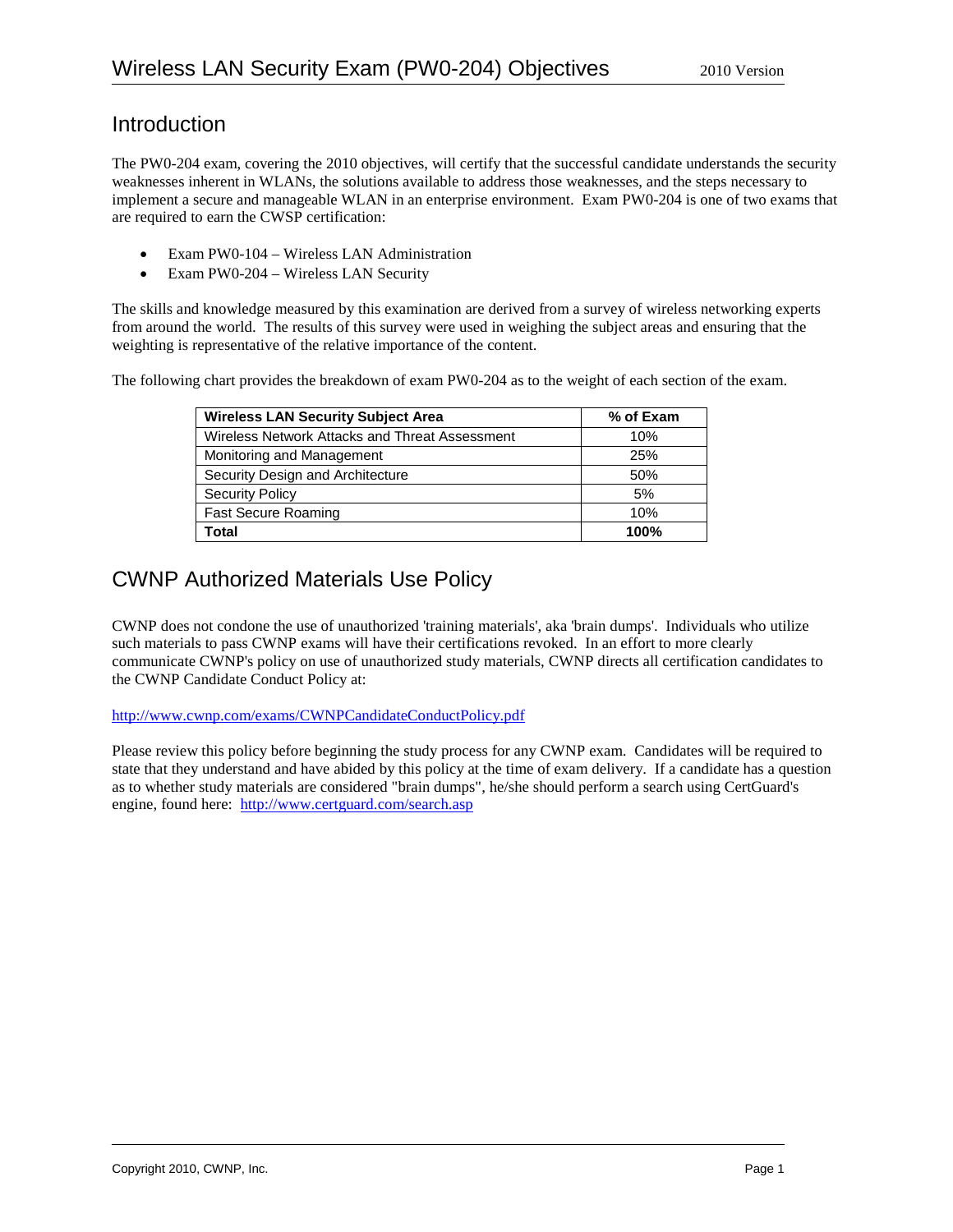# Wireless Network Attacks and Threat Assessment – 10%

- 1.1 Demonstrate how to recognize, perform, and prevent the following types of attacks, and discuss their impact on the organization:
	- **Information theft and placement**
	- **Physical device damage or theft**
	- **PHY and MAC Denial of Service (DoS)**
	- Client hijacking, phishing, and other peer-to-peer attacks
	- Protocol analysis (eavesdropping)<br>• MAC laver protocol attacks
	- MAC layer protocol attacks
	- Social engineering
	- **Man-in-the-middle**
	- Authentication and encryption cracking
	- **Management interface exploits**
	- Rogue infrastructure hardware placement
- 1.2 Understand the probability of, demonstrate the methodology of, and execute the preventative measures against the following attacks on wireless infrastructure devices:
	- Weak/default passwords on wireless infrastructure equipment
	- Misconfiguration of wireless infrastructure devices by administrative staff
- 1.3 Explain and demonstrate the use of protocol analyzers to capture the following sensitive information:
	- Usernames / Passwords / SNMP Community Strings / X.509 certificates
	- $\blacksquare$  Encryption keys / Passphrases
	- MAC addresses / IP addresses
	- Unencrypted data
- 1.4 Explain and/or demonstrate security protocol circumvention against the following types of authentication and/or encryption:
	- **WEP** (Any key length)
	- Shared Key Authentication
	- WPA-Personal / WPA2-Personal
	- **LEAP**
	- **PPTP**
- 1.5 Perform a risk assessment for a WLAN, including:
	- **Asset risk**
	- **Legal implications**
	- **Regulatory compliance**
- 1.6 Explain and demonstrate the following security vulnerabilities associated with public access or other unsecured wireless networks:
	- **Spamming through the WLAN**
	- Malware (viruses / spyware / adware / remote control)
	- **Direct Internet attacks through the WLAN**
	- Placement of illegal content
	- $\blacksquare$  Information theft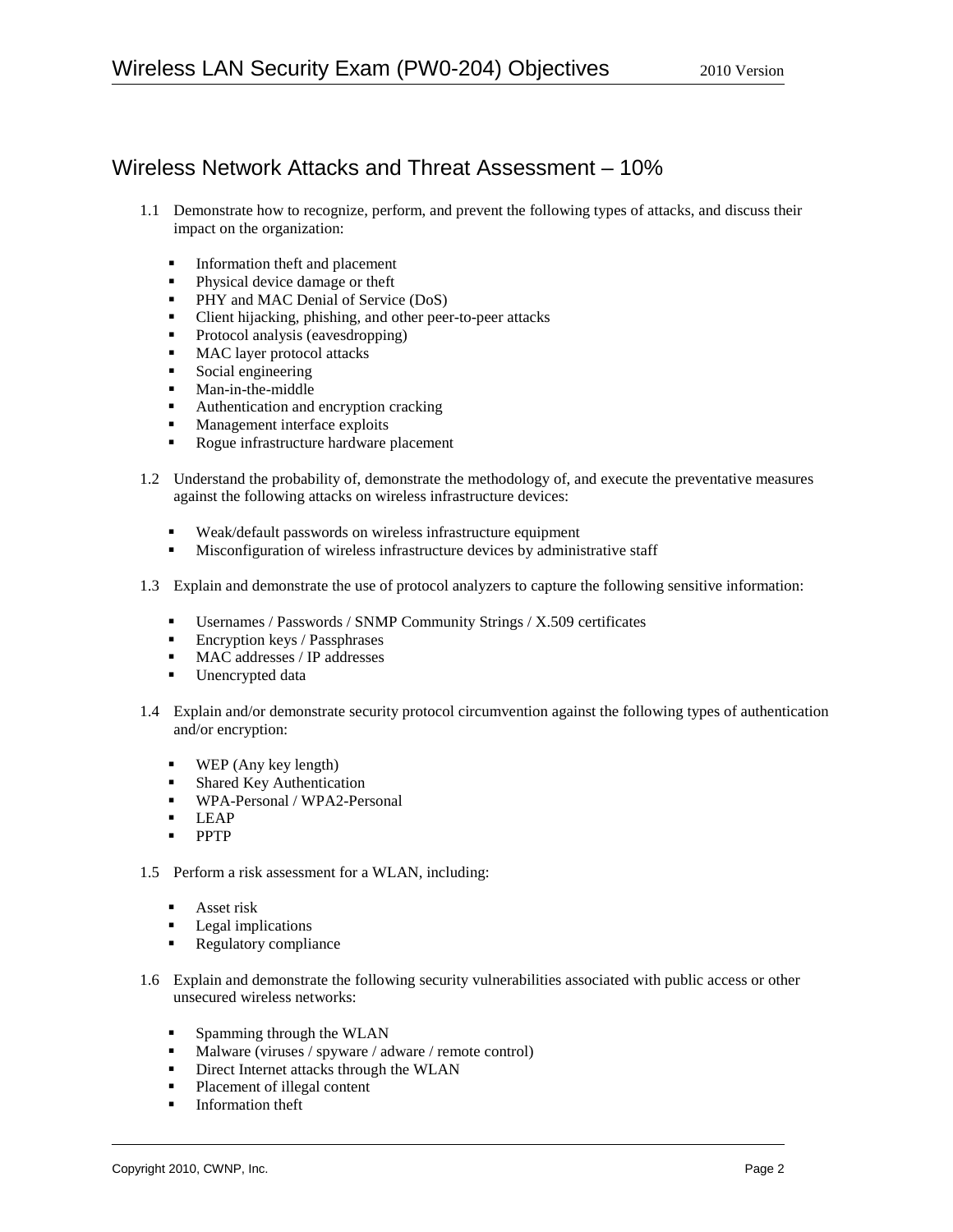**Peer-to-peer attack** 

# Monitoring, Management, and Tracking – 25%

- 2.1 Understand how to use laptop-based protocol and spectrum analyzers to effectively troubleshoot and secure wireless networks.
- 2.2 Describe the use, configuration, and components of an 802.11 Wireless Intrusion Prevention Systems (WIPS):
	- WIPS server software or appliance
	- **Dedicated sensor hardware/software**
	- Access points as part-time sensors
	- Access points with dedicated sensor radios
	- Integration between WLAN controller and WIPS server
	- **•** Deployment strategies: overlay and integrated
	- Performance and security analysis
	- Protocol and spectrum analysis
- 2.3 Explain 802.11 WIPS baselining and demonstrate the following tasks:
	- Measuring performance parameters under normal network conditions
	- Understand common reasons for false positives and false negatives
	- Configuring the WIPS to recognize all APs and client stations in the area as authorized, external, or rogue
- 2.4 Describe and understand common security features of 802.11 WIPS:
	- Device detection, classification, and behavior analysis
	- Rogue Triangulation, RF Fingerprinting, and Time Difference of Arrival (TDoA) techniques for realtime device and interference tracking
	- Event alerting, notification, and categorization
	- Policy enforcement and violation reporting
	- Wired/Wireless intrusion mitigation<br>■ Protocol analysis with filtering
	- Protocol analysis with filtering
	- Rogue containment and remediation
	- Data forensics
- 2.5 Describe and demonstrate the different types of WLAN management systems and their features:
	- Network discovery<br>• Configuration and f
	- Configuration and firmware management
	- Audit management and policy enforcement
	- Network and user monitoring
	- Rogue detection
	- **Event alarms and notification**
- 2.6 Describe and implement compliance monitoring, enforcement, and reporting
	- Industry requirements (PCI)
	- Government regulations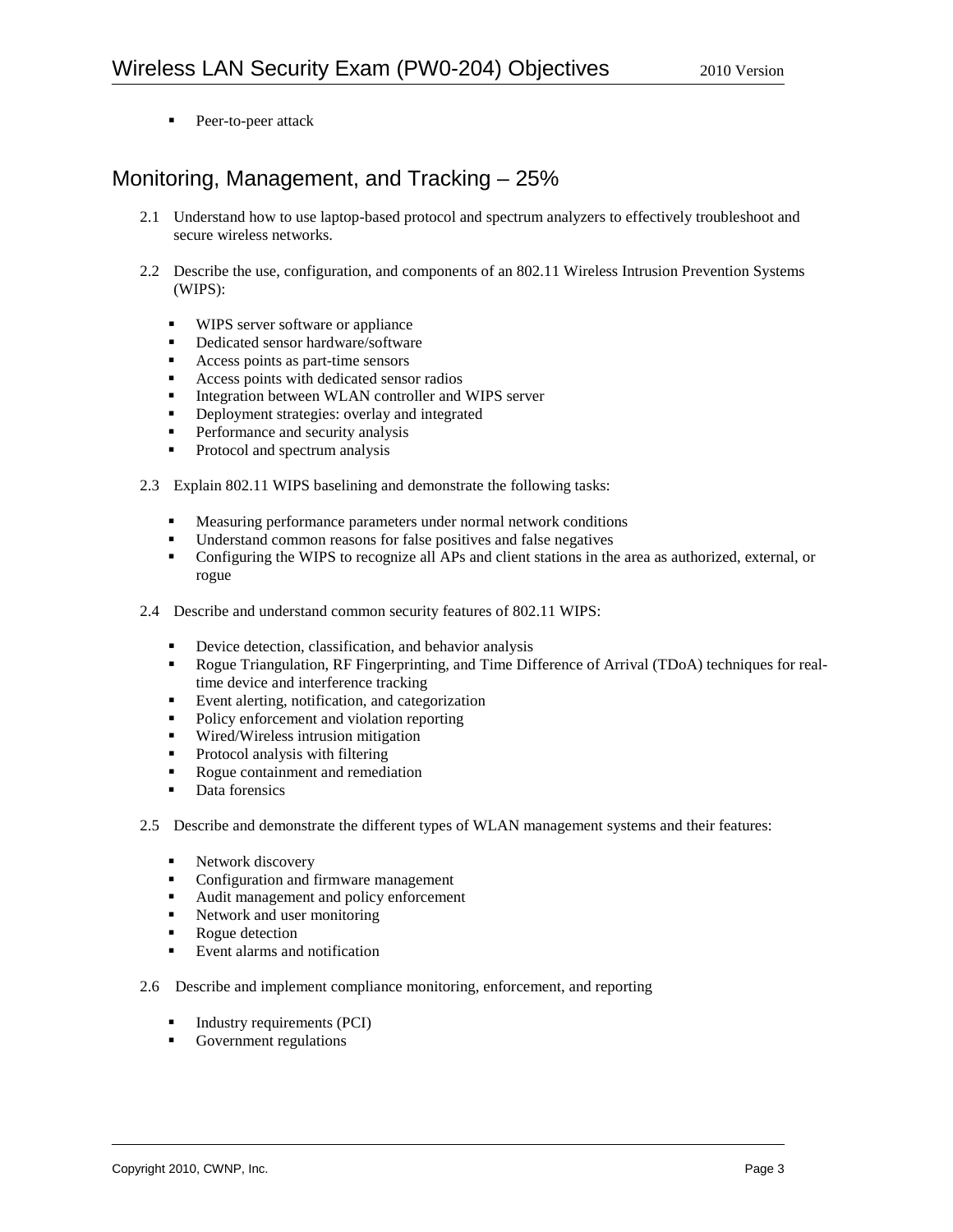## Security Design and Architecture – 50%

- 3.1 Describe wireless network security models
	- Hotspot / Public Access / Guest Access
	- Small Office / Home Office
	- **Small and Medium Enterprise**
	- **Large Enterprise**
	- **Remote Access: Mobile User and Branch Office**
- 3.2 Recognize and understand the following security concepts:
	- 802.11 Authentication and Key Management (AKM) components and processes
	- Robust Security Networks (RSN) and RSN Associations (RSNA)
	- **Pre-RSNA Security**
	- **Transition Security Networks (TSN)**
	- **RSN** Information Elements<br> $H_{\text{OW}}$  WPA and WPA2 certi-
	- How WPA and WPA2 certifications relate to 802.11 standard terminology and technology
	- Functional parts of TKIP and its differences from WEP
	- The role of TKIP/RC4 in WPA implementations
	- The role of CCMP/AES in WPA2 implementations
	- TKIP compatibility between WPA and WPA2 implementations
	- Appropriate use and configuration of WPA-Personal and WPA-Enterprise
	- Appropriate use and configuration of WPA2-Personal and WPA2-Enterprise
	- **Appropriate use and configuration of Per-user Pre-shared Key (PPSK)**
	- Feasibility of WPA-Personal and WPA2-Personal exploitation
- 3.3 Identify the purpose and characteristics of 802.1X and EAP:
	- Supplicant, authenticator, and authentication server roles
	- Functions of the authentication framework and controlled/uncontrolled ports
	- $\blacksquare$  How EAP is used with 802.1X port-based access control for authentication
	- Strong EAP types used with 802.11 WLANs:
		- PEAPv0/EAP-TLS
		- PEAPv0/EAP-MSCHAPv2
		- PEAPv1/EAP-GTC
		- EAP-TLS
		- EAP-TTLS/MS-CHAPv2
		- EAP-FAST
- 3.4 Recognize and understand the common uses of VPNs in wireless networks, including:
	- Remote AP
	- VPN client software
	- WLAN Controllers
- 3.5 Describe, demonstrate, and configure centrally-managed client-side security applications:
	- **vPN** policies
	- **Personal firewall software**
	- **Wireless client utility software**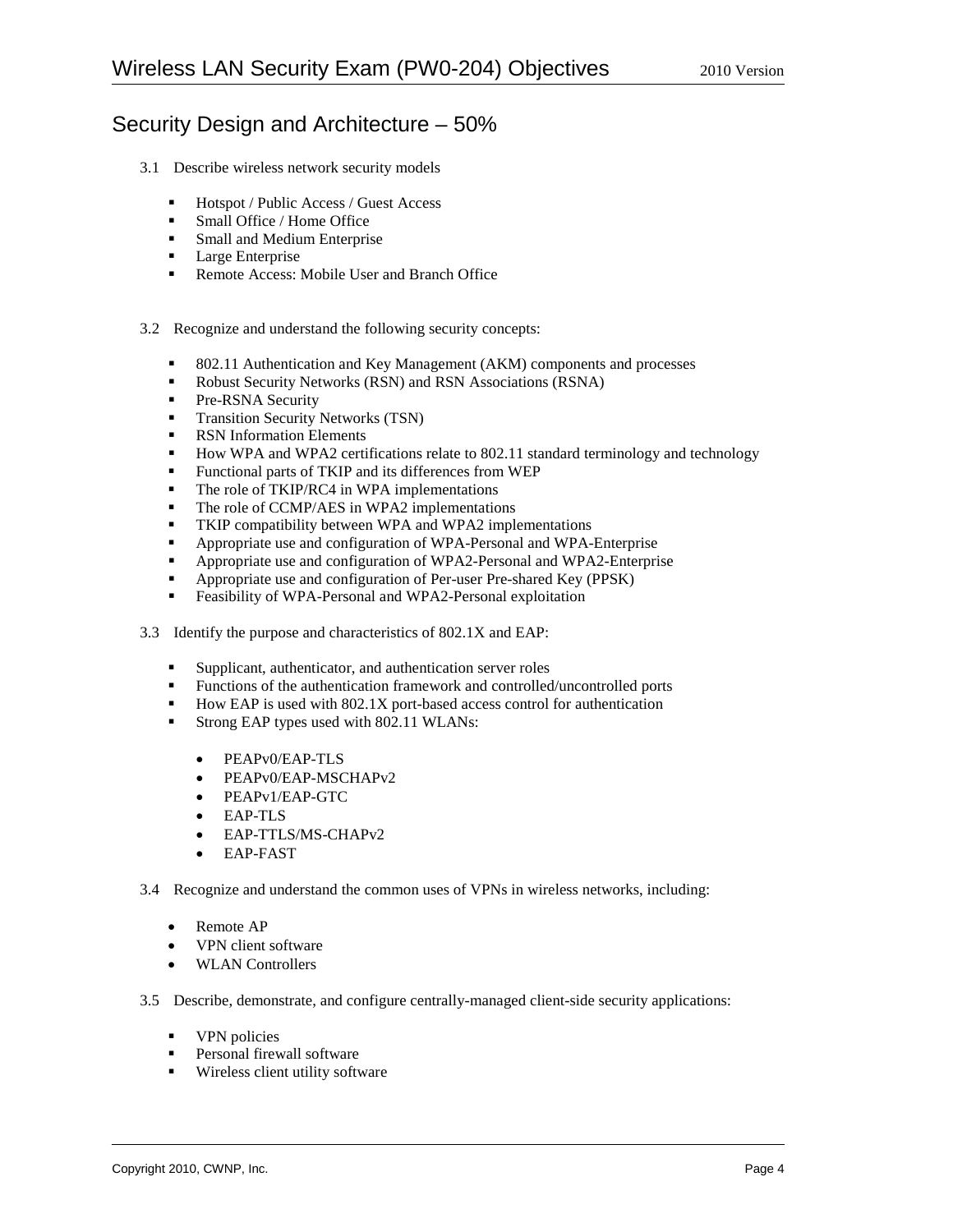- 3.6 Describe and demonstrate the use of secure infrastructure management protocols:
	- HTTPS
	- **SNMPv3**
	- **SFTP (FTP/SSL or FTP/SSH)**
	- SCP
	- $-$  SSH<sub>2</sub>
- 3.7 Explain the role, importance, and limiting factors of VLANs and network segmentation in an 802.11 WLAN infrastructure.
- 3.8 Describe, configure, and deploy a AAA server and explain the following concepts related to AAA servers:
	-
	- RADIUS server<br>• Integrated RADI Integrated RADIUS services within WLAN infrastructure devices
	- RADIUS deployment strategies
	- RADIUS proxy services
	- **-** LDAP Directory Services integration deployment strategies
	- EAP support for 802.11 networks
	- Applying user and AAA server credential types (Usernames/Passwords, X.509 Certificates, Protected Access Credentials (PACs), & Biometrics)
	- The role of AAA services in wireless client VLAN assignments
	- **Benefits of mutual authentication between supplicant and authentication server**
- 3.9 Explain frame exchange processes and the purpose of each encryption key within 802.11 Authentication and Key Management, including:
	- **Master Session Key (MSK) generation**
	- PMK generation and distribution
	- GMK generation<br>PTK / GTK gener
	- PTK / GTK generation & distribution
	- 4-Way Handshake
	- **Group Handshake**
	- **Passphrase-to-PSK mapping**

3.10 Describe and configure major security features in WLAN infrastructure devices:

- Role Based Access Control (RBAC) (per-user or per-group)
- **Location Based Access Control (LBAC)**
- Fast BSS transition in an RSN<br> $\overline{S}$  802.10 VI ANs and trunking c
- 802.1Q VLANs and trunking on Ethernet switches and WLAN infrastructure devices
- Hot standby/failover and clustering support
- **WPA/WPA2 Personal and Enterprise**
- Secure management interfaces (HTTPS, SNMPv3, SSH2)
- Intrusion detection and prevention
- Remote access (branch office and mobile users)
- 3.11 Explain the benefits of and configure management frame protection (802.11w) in access points and WLAN controllers.
- 3.12 Explain the purpose, methodology, features, and configuration of guest access networks, including:
	- **Segmentation** 
		- Captive Portal (Web) Authentication
			- User-based authentication methods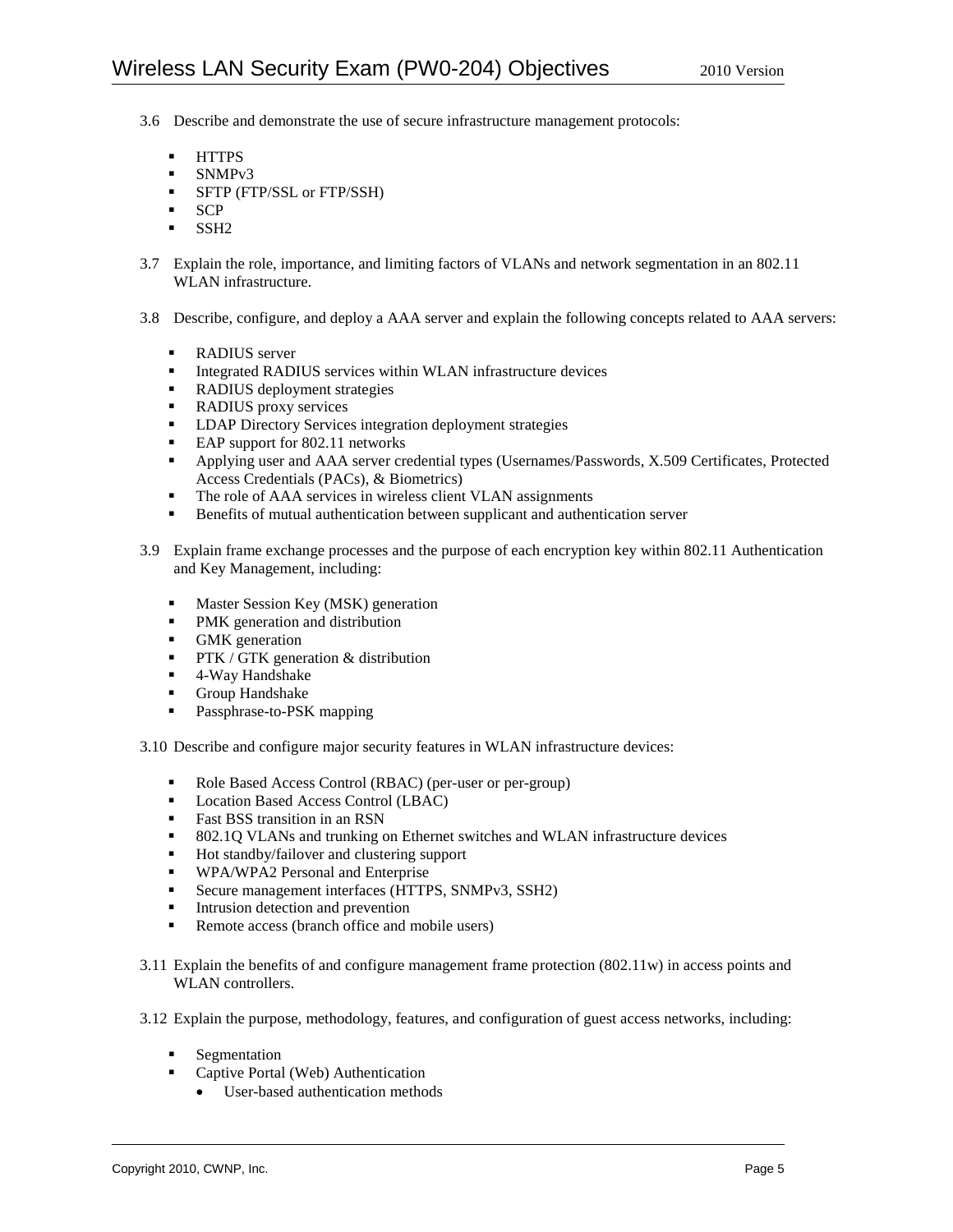# Security Policy – 5%

- 4.1 Explain the purpose and goals of the following WLAN security policies:
	- Password policy
	- End-user and administrator training on security solution use and social engineering mitigation
	- Internal marketing campaigns to heighten security awareness
	- **Periodic network security audits**
	- Acceptable network use  $&$  abuse policy
	- Use of Role Based Access Control (RBAC) and traffic filtering
	- Obtaining the latest security feature sets through firmware and software upgrades
	- **Consistent implementation procedure**
	- **EXECUTE:** Centralized implementation and management guidelines and procedures
	- Inclusion in asset and change management programs
- 4.2 Describe appropriate installation locations for and remote connectivity to WLAN devices in order to avoid physical theft, tampering, and data theft. Considering the following:
	- Physical security implications of infrastructure device placement
	- Secure remote connections to WLAN infrastructure devices
- 4.3 Explain the importance and implementation of client-side security applications:
	- VPN client software and policies
	- **Personal firewall software**
	- 802.1X/EAP supplicant software
- 4.4 Explain the importance of on-going WLAN monitoring and documentation:
	- Explain the necessary hardware and software for on-going WLAN security monitoring
	- Describe and implement WLAN security audits and compliance reports
- 4.5 Summarize the security policy criteria related to wireless public access network use.
	- User risks related to unsecured access
	- **Provider liability, disclaimers, and acceptable use notifications**
- 4.6 Explain the importance and implementation of a scalable and secure WLAN solution that includes the following security parameters:
	- **Intrusion detection and prevention**
	- Role Based Access Control (RBAC) and traffic filtering
	- **Strong authentication and encryption**
	- **Fast BSS transition**

### Fast Secure Roaming – 10%

- 5.1 Describe and implement 802.11 Authentication and Key Management (AKM) including the following:
	- **•** Preauthentication
	- PMK Caching